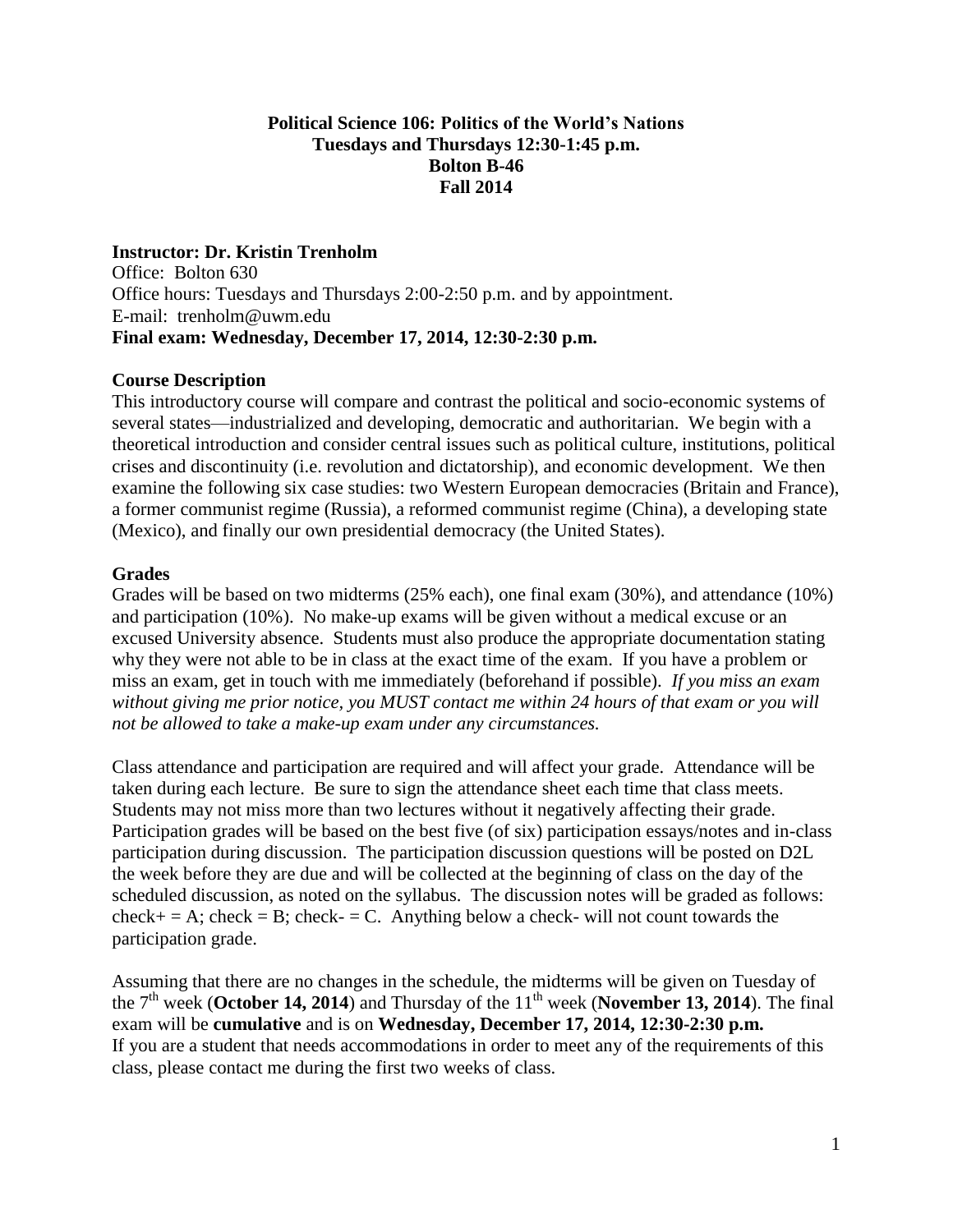For additional information about UWM University policies see the Secretary of the University Web site at: [http://www.uwm.edu/Dept/SecU/SyllabusLinks.pdf.](http://www.uwm.edu/Dept/SecU/SyllabusLinks.pdf) This web site contains a list of University policies regarding such issues as incompletes, grade appeal procedures, and University policy governing academic misconduct, among other things.

## **Readings**

The required textbook is available in the bookstore:

G. Bingham Powell, Jr., Russell J. Dalton, and Kaare Strom eds. (2012) *Comparative Politics Today: A World View*. The eleventh edition. New York: Pearson Longman.

It is also possible to rent a textbook from the publisher. See the following link for information: <[http://www.coursesmart.com/020510911X.](http://www.coursesmart.com/020510911X)html.> I have also placed a copy of the textbook on two-hour reserve in the UWM library.

Other, shorter readings listed below are on the course D2L site (under "content").

- Blair, Tony. (2007) "A Battle for Global Values." *Foreign Affairs* (January/February). BBC News. (5/25/2010) "Cameron hails 'Radical Programme." and "Queen's Speech: Bill by Bill." Edelman, Eric. (2010) "A Special Relationship in Jeopardy." *The American Interest*  (July/August). Giry, Stéphanie. (2006) "France and Its Muslims." *Foreign Affairs* 85:5 (September/October) pp.87-104. Murphy, Kim. (2007) "Ruble Rousers: The Poison-and-Caviar World of Russian Oligarchs in London." *The New Republic* (April) pp.34-37. Soldatov, Andrei and Borogan, Irina. (2010) "Russia's New Nobility: The Rise of the Security Services in Putin's Kremlin." *Foreign Affairs* 89:5 (September/October) pp.80-96. Gat, Azar. (2007) "The Return of Authoritarian Great Powers." *Foreign Affairs* 86:4 (July/August) pp.59-69. Rubio, Luis and Davidow, Jeffery. (2006) "Mexico's Disputed Election." *Foreign Affairs* 85:5 (September/October) pp.75-85.
- Robert Bonner. (2010) "The New Cocaine Cowboys: How to Defeat Mexico's Drug Cartels. *Foreign Affairs* 89:4 (July/August 2010) pp. 35-47.
- Jacoby, Tamar. (2006) "Immigration Nation." *Foreign Affairs* (November/December).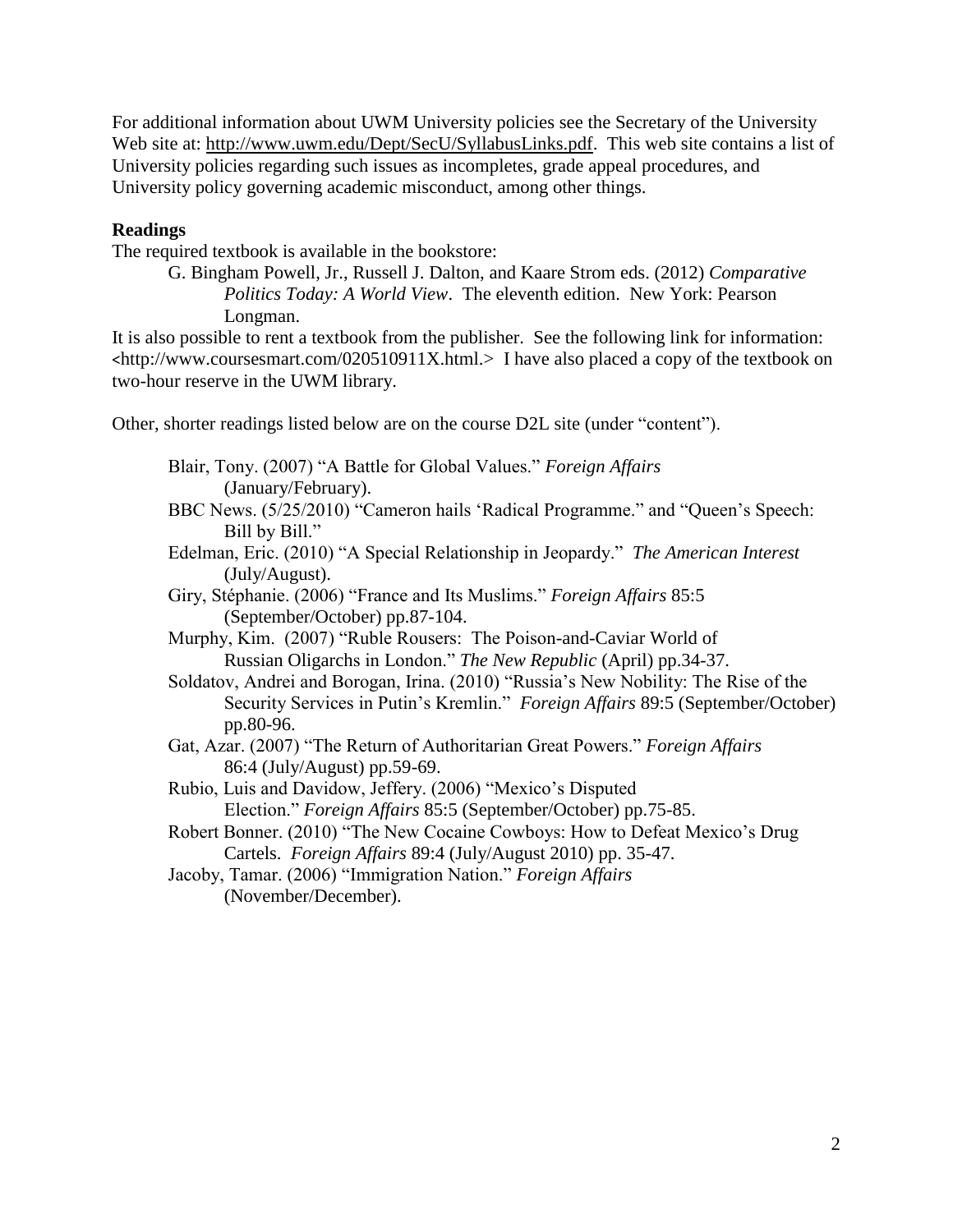### **Course Schedule:**

I. Introduction and Structural/Functional Theoretical Framework

Week 1 (9/2 & 9/4): Issues and Problems in Comparative Politics and Almond and Powell's Comparative Model of Political System, Process, and Policy.

Required reading: *Comparative Politics Today: A World View,* chapters, 1, 2, 3 and 4 (pp. 1-74).

Suggested reading: Fukuyama, Francis. (1989) "The End of History?" *The National Interest* (Summer) pp. 3-18. D2L.

Huntington, Sammuel P. (1993) "The Clash of Civilizations?" *Foreign Affairs*  (Summer) 72:3 pp. 22-49. D2L.

Week 2 (9/9 & 9/11): System, Process, and Policy continued.

Required reading: *Comparative Politics Today: A World View,* chapters 5, 6, and 7 (pp. 75-147). Interest groups, interest aggregation and political parties, government and policymaking, and public policy.

#### **II. Britain**

Weeks 3 and 4 (9/16, 9/18, 9/23, & 9/25): Britain

 Required reading: *Comparative Politics Today: A World View* (chapter 8), "Politics in Britain" by Richard Rose, pp. 147-193.

- Also required reading: Blair, Tony. (2007) "A Battle for Global Values." *Foreign Affairs* (January/February). D2L.
- Edelman, Eric. (2010) "A Special Relationship in Jeopardy." *The American Inte*rest (July/August). D2L.

Suggested reading: BBC News. (5/25/2010) "Cameron hails 'Radical Programme." And "Queen's Speech: Bill by Bill." D2L.

9/25 (Thursday): Participation discussion notes due at the beginning of class.

 Recommended film: "The Queen." This film offers a depiction of Tony Blair's interaction with the Royal Family in the wake of Princess Diana's death. Helen Mirren won an Academy Award in 2006 for her portrayal of Queen Elizabeth. The film captures the British Monarchy as a tradition-bound institution. This film is on media reserve in the West Wing of the UWM Golda Meir West Library.

 Also Recommended: "The King's Speech." This 2010 film depicts King George VI's effort to overcome a speech impediment and his rise to the throne after his brother (Edward VIII) abdicated. This film won four Academy Awards in 2010, including Best Picture, Best Director, Best Actor (Colin Firth), and Best Original Screenplay.

#### **III. France**

Weeks 5 and 6 (9/30, 10/2, 10/7, & 10/9): France

Required reading: *Comparative Politics Today: A World View* (chapter 9), "Politics in France" by Martin A. Schain, pp. 194-243.

 Also required reading: Giry, Stéphanie. (2006) "France and Its Muslims." *Foreign Affairs*  (September/October) 85:5, pp. 87-104. D2L.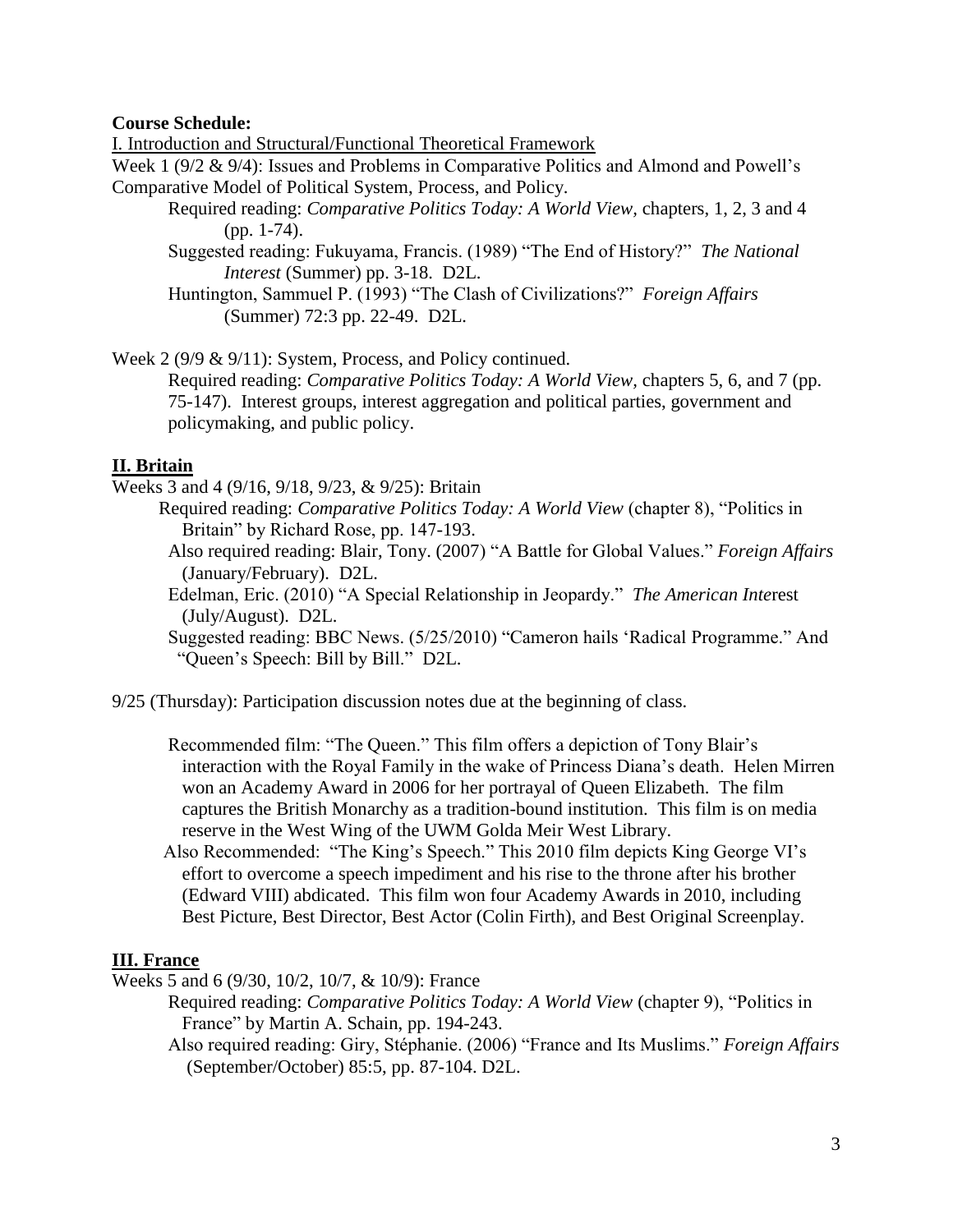10/9 (Thursday): Participation discussion notes due at the beginning of class.

Recommended film: "Charles De Gaulle, 1890-1970." This documentary offers some background on the first president of the French Fifth Republic, Charles de Gaulle. This film is on reserve in the West Wing of the UWM Golda Meir Library.

## **First Midterm: Tuesday, October 14, 2014.**

## **IV. Russia**

Weeks 7, 8, and 9 (10/16, 10/21, 10/23, & 10/28): Russia

Required reading: *Comparative Politics Today*: *A World View* (chapter 12), "Politics in Russia" by Thomas F. Remington, pp. 336-383.

Also required readings: Soldatov, Andrei and Borogan, Irina. (2010) "Russia's New Nobility: The Rise of the Security Services in Putin's Kremlin." *Foreign Affairs* 89:5 (September/October) pp.80-96. D2L.

Murphy, Kim. (2007) "Ruble Rousers: The Poison-and-Caviar World of Russian Oligarchs in London." *The New Republic* (April), pp. 34-37. D2L.

10/28 (Tuesday): Participation discussion notes due at the beginning of class.

 Recommended film: "Mikhail Gorbachev and the Fall of the Soviet Union." The film offers a summary of Gorbachev's rise within the Soviet Communist Party and discusses his role in the fall of the Soviet Union. The film is on media reserve in the West Wing of the UWM Golda Meir Library.

### **V. China**

Weeks 9, 10, and 11 (10/30, 11/4, 11/6, & 11/11): China

Required reading: *Comparative Politics Today: A World View* (chapter 13), "Politics in China" by Melanie Manion, pp. 384-431.

Also required: Gat, Azar. (2007) "The Return of Authoritarian Great Powers." *Foreign Affairs,* 86:4 (July/August) pp.59-69. D2L.

11/11 (Tuesday): Participation discussion notes due at the beginning of class.

 Recommended films: "China: Through Mao's Eye's. 1958-1969: *Not* a Dinner Party the Cultural Revolution." This 61-minute film is the third part of a four-part series based on Philip Short's book *Mao: A Life*. The film incorporates film and video footage from the Cultural Revolution that was kept secret for decades. The film also presents interviews with the last surviving members of Mao's inner circle.

 Also recommended: "To Live." The film chronicles one Chinese family's forty-year experience of political turmoil from the founding of the Chinese Communist state, the Great Leap Forward, the Cultural Revolution, and the early years of capitalist market reform. This film is on media reserve in the West Wing of the UWM Golda Meier Library.

#### **Second Midterm**: **Thursday, November 13, 2014.**